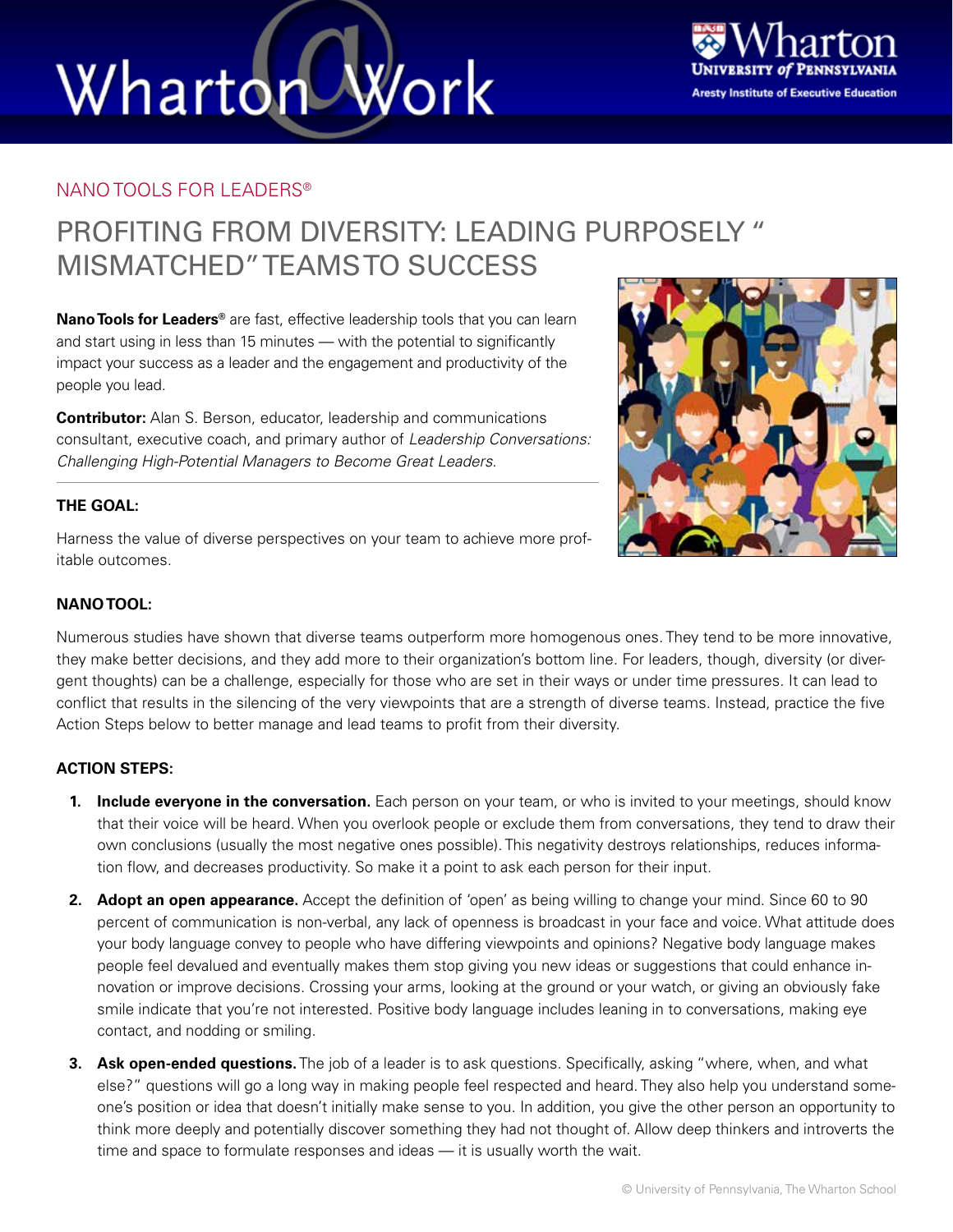## Wharton Work



- **4. Think "yes-and."** To what extent do you tend to weigh two alternatives or consider the conflicting ideas of two people by declaring a winner (and therefore also a loser)? Instead of using either-or thinking, challenge yourself to find ways to embrace both ideas. Most possibilities are points on a continuum rather than polarities. Ask, "How can we combine these two perspectives, or build on them both, to come up with something even better?" Also avoid praise using the word: 'but' because doing so negates the positives in the first half of the sentence; instead discuss how the team is doing a great job and how they can even be more effective.
- **5. Use conflict constructively.** Differences in strategy and tactics don't have to be an excuse to argue, and ignoring those differences tends to deepen conflicts. Instead, during your next meeting, purposefully use constructive conflict to explore controversial ideas and bring out new points of view. List the pros and cons of each approach and use them to have the warring parties identify a new goal — an option that contains even more pros and fewer cons than either of their original ideas. If the conflict is personal, address it personally and privately; in most cases such conflicts can be solved through conversations that eliminate negative, incorrect assumptions that get in the way of collaboration at work. Remember, the higher up you are in an organization, the more you are assessed on internal actions exhibiting diversity and cooperation instead of competition; use conflict as a way to forge cooperation, improve teamwork, and you might even increase your own promotion potential.

### **HOW LEADERS CAN USE IT:**

- High-value sales forces at Dell, Medtronic, and Bristol-Meyers Squibb have integrated diversity concepts by holding quarterly "career conversations" in which regional and district sales managers get to fully understand the unique qualities of each sales professional and mentor them on reaching their career goals. These conversations simultaneously uncover how important each sales professional can be to the organization and shows them how valued they and their diverse input are in creating organizational success. The conversations build a stronger rapport between the managers and the sales professionals, which in turn increases job satisfaction and retention for both.
- A leader at NASA was accused of harassment because he was harsh and non-communicative with people who didn't agree with him; his actions felt capricious and threatening. He started asking people why they did what they did in a way that showed he was open to listening and cared about their answers. He not only learned how to incorporate the ideas of others into his decisions and lower organizational stress, but also salvaged his own career.
- At Lexis/Nexis, the IT group was in the midst of a major project that was going poorly. The person in charge thought all was going well because everyone had stopped bringing ideas to him. The lack of input was really due to the belief that the project leader would not listen, and that ultimately the initiative would fail. He was persuaded to ask why others were not talking to him and to listen openly to their concerns. The feedback was personally shattering, but he rallied, and incorporated the views of the rest of the team into what became a successful new roll-out of their new system architecture.

### **ADDITIONAL RESOURCES:**

- *• Leadership Conversations: Challenging High-Potential Managers to Become Great Leaders*, Alan S. Berson and Richard G. Stieglitz (Jossey-Bass, 2013). Details the leadership/management mindsets and the four types of conversations leaders at every level must master, including those that build relationships, develop others, make decisions, and take action.
- "Reversing the Extraverted Leadership Advantage: The Role of Employee Proactivity," Grant, A.M., Gino, F., and Hofmann, D.A. *Academy of Management Journal*, 2011, 54(3), 528-550. Discusses how leadership is impacted when leaders are introverts or extraverts.